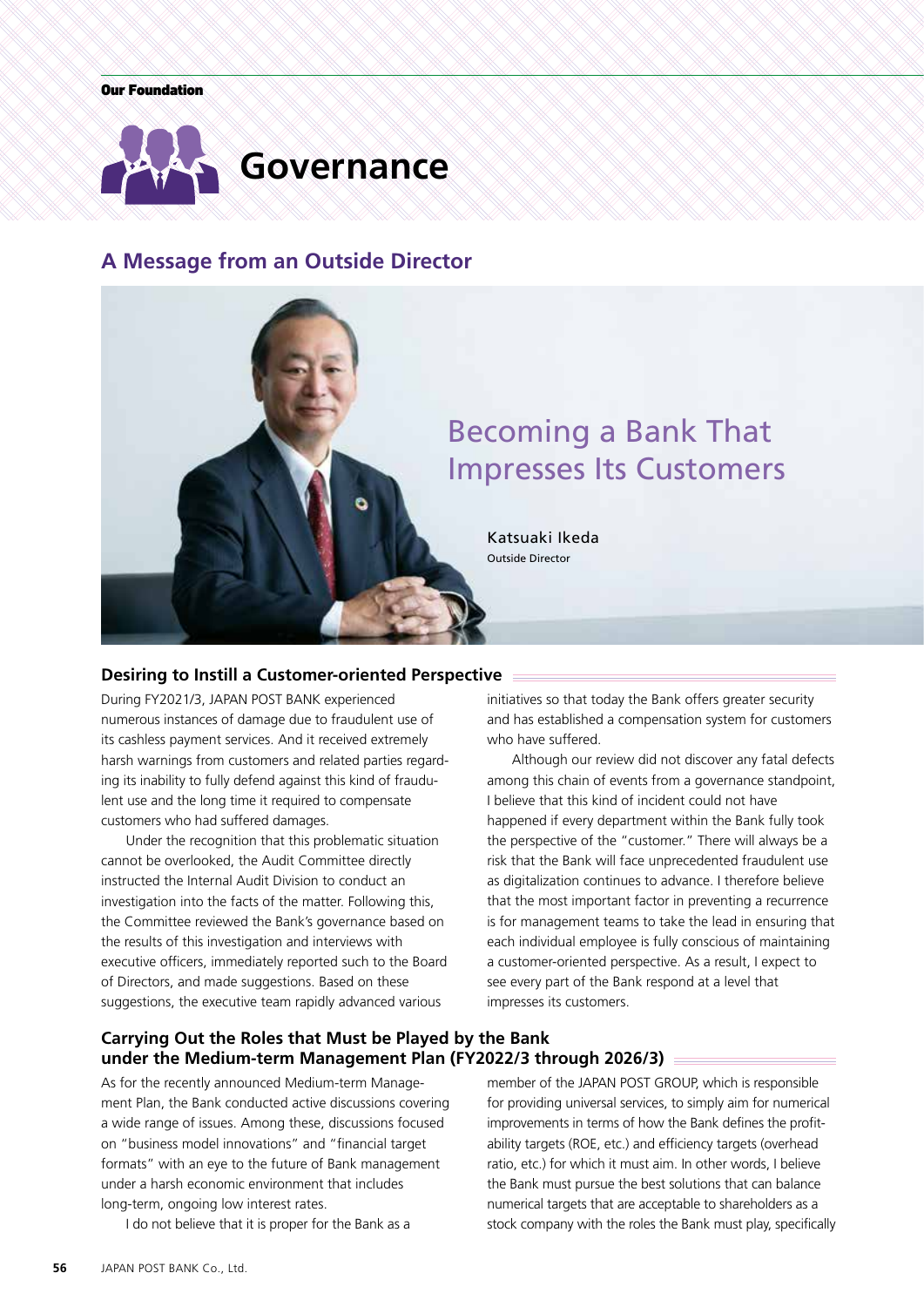providing "reliable and thorough" financial services "safely and securely" to anyone and everyone throughout Japan.

The Bank also established four priority issues regarding ESG management in the Medium-term Management Plan to accelerate its efforts. One of these is particularly important to me, namely "contributing to regional economic expansions." As far as the measures that are responsible for the core of this priority issue target regional revitalization funds are concerned, If anything, I expressed a negative viewpoint regarding this concept during the Board of Directors meeting that was held during the planning stage for this priority issue. Specifically, I stated that "expanding profits is an urgent issue, and thus requires priority to be placed on expanding fee and commission income and on increasing the sophistica-

# **A Free, Open, and Highly Effective Board of Directors**

Having served as a director at several companies in Japan and abroad in the past, I believe that it is a rarity to find companies where every outside director can express their opinions as openly as at the Bank, and where the executive team sincerely acknowledges those opinions and reflects them in management. I also praise the fact that the internal directors have engendered this kind of atmosphere within the Board of Directors. Moreover, the careers of the outside directors are truly wide ranging, and I can only gaze in awe at the fact that they provide opinions rooted in knowledge. For this reason, I am always able to gain new insights from the

tion and diversity of investments over investing management resources in regional vitalization funds."

As time passed and I carefully considered the value that only the Bank can provide, in other words the significance of the Bank's existence, however, I began to think about this in a very different manner than at first. Eventually, I recognized that aiming for lofty goals that every employee can get behind was what was truly important. Specifically, I realized that "regional vitalization funds" were an appropriate initiative for the Bank as a member of the JAPAN POST GROUP with its responsibility to provide basic financial services throughout Japan. In part due to this belief, I intend to primarily focus on the initiative of "contributing to regional economic expansions" as one of the Bank's priority issues while considering profit aspects.

opinions of each director. Moreover, information provided to the Board of Directors is prepared in the form of open, detailed documents. Given these aspects, I am confident the Board of Directors is highly effective in providing oversight.

On the other hand, in addition to the large number of matters reported at the Board of Directors, another issue is the massive volume of documents specifically due to their detailed nature. Although these should be welcome from the standpoint of audits, we are unable to review every document in an exhaustive manner, so I believe this is an area that leaves room for improvement.

## **Expectations for Aggressive, Bold Innovations at JAPAN POST BANK into the Future**

During the same year I was appointed as an outside director, the Bank was successfully listed on the Tokyo Stock Exchange. Although at first it occasionally appeared to me that there were areas where the Bank was unfamiliar in communicating with shareholders, the Bank made improvements each period following the first general meeting of shareholders, and today has come to address shareholders in a fulfilling manner. I am very much surprised at the sense of speed and energy with which the Bank has adapted. As one example, I feel that the extremely high level of potential and skill among the Bank's employees and the serious stance with which they engage in their mission is phenomenal. And I anticipate that these strengths of the employees will have a major impact on future growth.

Moreover, the Bank has advanced reforms in its corporate culture targeted at improving upon the weaknesses in cooperation between departments that were made apparent by the Bank's response to the fraudulent use of its cashless payment services that I mentioned above. Although I do believe the Bank must advance these efforts to a considerable degree, from my perspective, I believe this issue is shared by all corporate organizations, albeit to different degrees. Rather, the essential issue for JAPAN POST BANK going forward will be to make a Group-wide effort to seek out the contours



**I believe it is a rarity to find companies where every outside director can express their opinions as openly as at the Bank, and where the executive team sincerely acknowledges those opinions and reflects them in management.**

of "universal services within a new era," while at the same time taking the stance of quickly adapting to the times and of making bold reforms with a greater awareness that the Bank is a "commercial enterprise entrusted by its shareholders." I am determined to cooperate in these innovations with everything I have.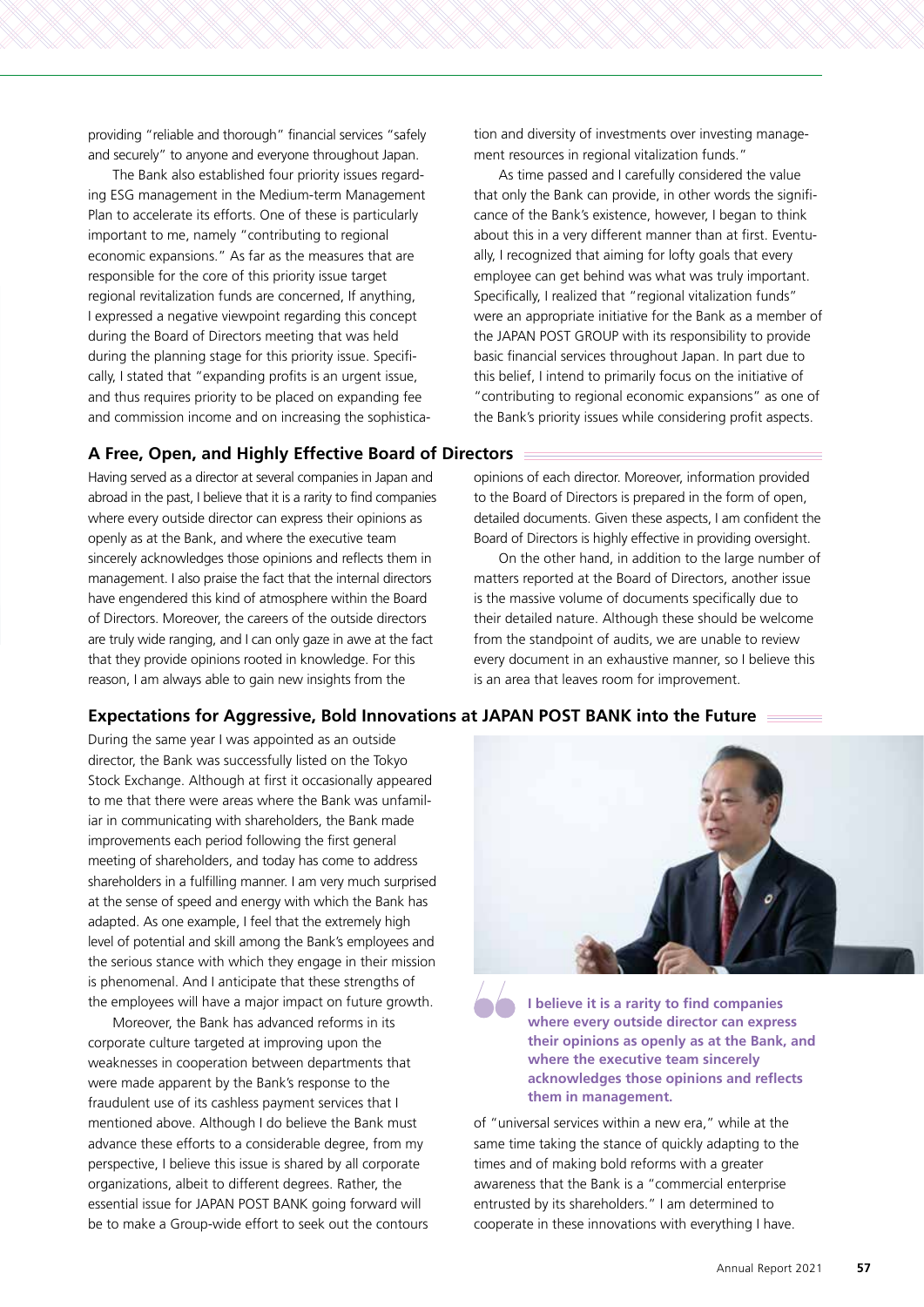# **Features of JAPAN POST BANK Corporate Governance** (As of July 1, 2021)

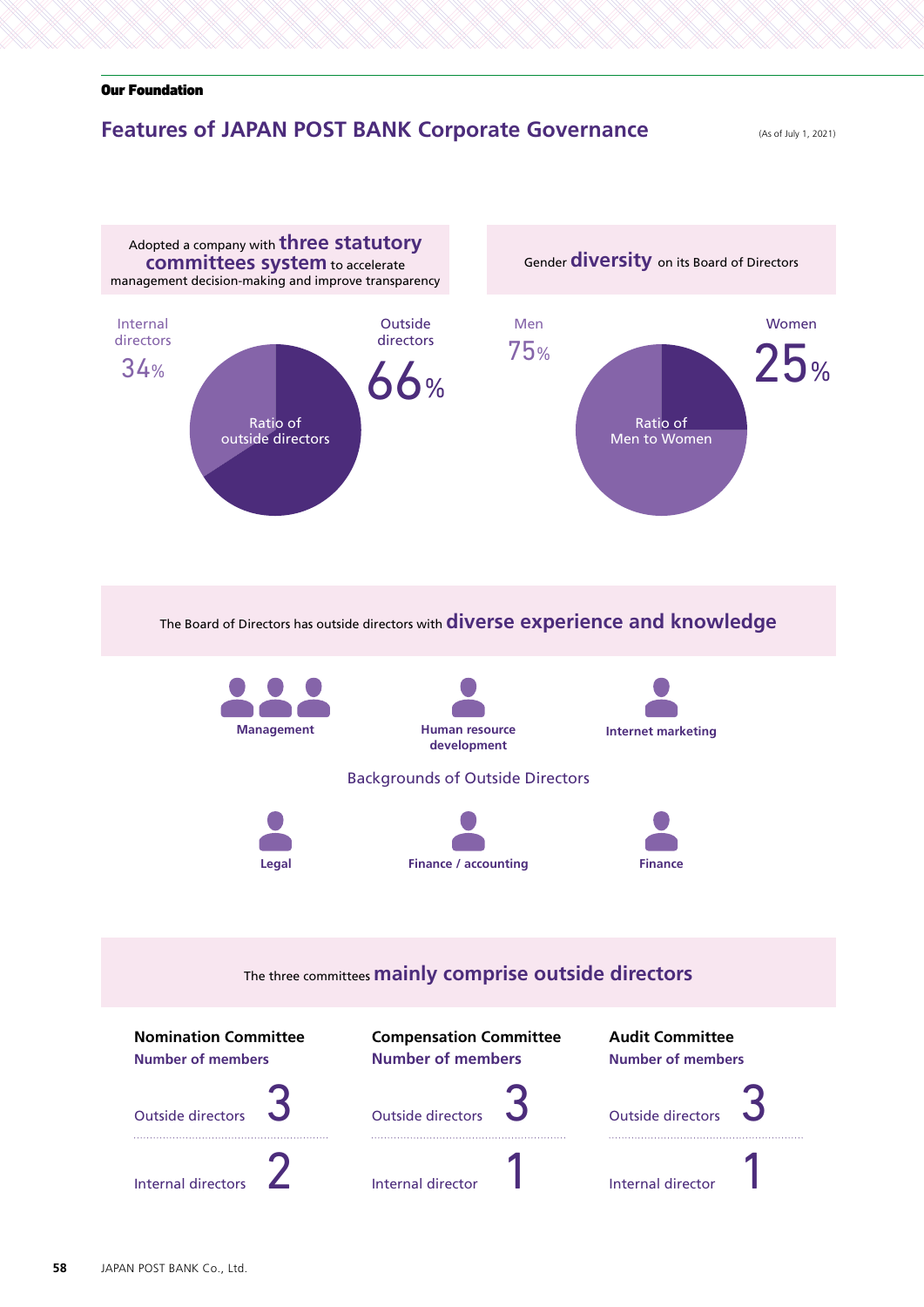# **Basic Stance**

With a view to its sustainable growth along with improvement of its corporate value over the medium to long term, JAPAN POST BANK attaches great importance to relationships with its all stakeholders, including shareholders, and will maintain its corporate governance system based on the following stance.

- 1 We will engage in constant value creation by providing banking services through the distribution network based on the post office, while continuously creating new convenience for customers, in pursuit of providing higher quality of service.
- 2 Fully recognizing fiduciary responsibilities to shareholders, we will give consideration to ensure the rights and equality of shareholders in an appropriate manner.
- 3 We will value the dialogue with all stakeholders includ-

ing shareholders, and seek appropriate collaboration and sustainable coexistence therewith. To this end, we will ensure management transparency and strive for disclosure and provision of adequate information.

4 In order to promptly adapt to changes in the economic and social environment and meet the expectation of all stakeholders, we will make swift decision-making in a firm attitude and conduct businesses under the effective supervision by the Board of Directors.

# **Evaluation of Effectiveness of the Bank's Board of Directors**

#### **Evaluation Method**

The Bank's Board of Directors conducts discussions based on the results of a survey regarding the effectiveness of the Board of Directors as a whole in light of a self-evaluation by each director, and conducts an analysis and evaluation of the effectiveness of the Bank's Board of Directors.

As part of this evaluation, we conduct a self-evaluation through a questionnaire of the Board of Directors' members. Some of the details of the questionnaire conducted in advance of this evaluation are as follows.

- Is there a sufficient balance between knowledge, experience, and capability regarding the Bank's management and matters pertaining to this (finance, accounting, legal, etc.) and is there sufficient diversity in terms of member background?
- If there an atmosphere that prioritizes free, open, and constructive discussions and exchanges of opinions, including posing of problems by the outside directors?
- Is information regarding the Bank's management, finances, risk management, and compliance, as well as information regarding the Bank's management issues, etc., provided to the outside directors in a timely, precise manner?

#### **Summary of evaluation results**

The Bank's Board of Directors comprises a majority of outside directors with diverse knowledge and experience. Each director exchanges unreserved opinions from his or her respective standpoint and engages in vigorous discussions on important management issues. In FY2020, in the midst of rapidly spreading novel coronavirus (COVID-19) infections, there were also efforts made to further upgrade and expand discussion, such as improving the remote attendance environment and improving the environment for previewing the explanatory materials used at Board of Directors' meetings. Including lively discussions and appropriate supervision on important management decision-making matters, such as the Medium-term Management Plan, we evaluate that the effectiveness of the Board of Directors as a whole has been ensured.

#### **Issues**

However, prompted by cases of the fraudulent use of cashless payment services, we recognized that it is necessary for the Board of Directors to gain an understanding of important management issues at an earlier stage. For this reason, we recognize the early transmission of important information to the Board of Directors, the further clarification of important matters and issues in the explanatory materials used at Board of Directors' meetings, and the improvement of the follow-up methods for matters for continuous discussion as being among the future issues toward further improving the Board of Directors' effectiveness. We also recognize that there is room for improvement in the management of the Board of Directors, such as narrowing down the agenda items and allocating time according to their importance.

#### **Initiatives for the future**

Based on the recognition of issues described above, we will work to improve the explanatory materials used at Board of Directors' meetings and the management of the Board of Directors so that outside directors in particular will be able to demonstrate their knowledge to an even greater extent. At Board of Directors' meetings, improvements will be made to devote more deliberation time to important management issues. Through these measures, we will work to further revitalize discussions at the Board of Directors' meetings and further enhance the supervisory function of the Board of Directors.

# **Main Topics of Discussion at Board of Directors' Meetings in FY2021/3**

- Formulation of Medium-term Management Plan (FY2022/3 through FY2026/3)
- Risk Appetite Statement
- Formulation of FY2022/3 management plan
- Promotion of FY2021/3 management plan
- Responses to the fraudulent use of cashless payment services
- Customer-oriented service improvements
- Promotion of measures to counter money laundering/the financing of terrorism
- Strengthening of cyber security management systems
- Promotion of ESG
- Operational status of the "Basic Policies for the Internal Control System"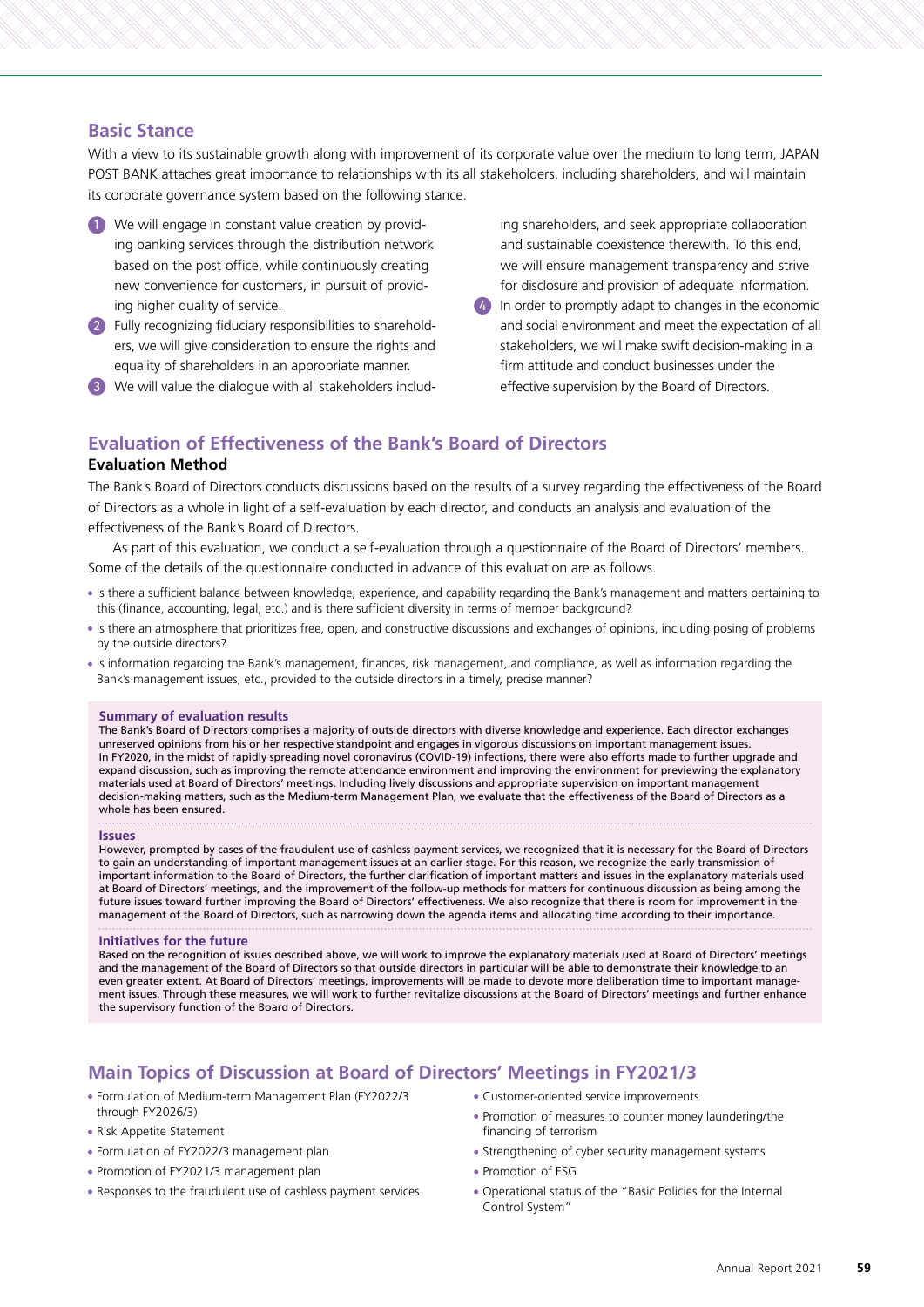# **Corporate Governance System**

JAPAN POST BANK has adopted the company with three statutory committees system of corporate governance in order to implement rapid decision-making and to increase management transparency. Accordingly, the Bank has established the Nomination Committee, the Compensation Committee, and the Audit Committee. In this way, the Bank has a system under which the Board of Directors and the three statutory committees can provide appropriate oversight of management.



# **Composition, Attendance Status, and Outside Director Skills for the Board of Directors and the Three Committees**

|                                               |                     | <b>Board of Directors</b> | <b>Nomination</b><br><b>Committee</b> | <b>Compensation</b><br><b>Committee</b> | <b>Audit Committee</b>               |                                          |
|-----------------------------------------------|---------------------|---------------------------|---------------------------------------|-----------------------------------------|--------------------------------------|------------------------------------------|
| Internal<br><b>Directors</b>                  | Norito Ikeda        | 13 times/13 times         | 1 time/1 time                         |                                         |                                      |                                          |
|                                               | Susumu Tanaka       | 13 times/13 times         |                                       |                                         |                                      |                                          |
| Internal<br>Non-executive<br><b>Directors</b> | Hiroya Masuda       | 11 times/11 times         | 1 time/1 time                         | 2 times/2 times                         |                                      |                                          |
|                                               | Atsuko Onodera      | 11 times/11 times         |                                       |                                         | 14 times/14 times                    | <b>Outside Director</b><br><b>Skills</b> |
| Outside<br><b>Directors</b>                   | Katsuaki Ikeda      | 13 times/13 times         |                                       | 4 times/4 times                         | <b>Chairman</b><br>18 times/18 times | Finance / accounting                     |
|                                               | Ryoji Chubachi      | 13 times/13 times         | 2 times/2 times                       | <b>Chairman</b><br>4 times/4 times      |                                      | Management                               |
|                                               | Keisuke Takeuchi    | 13 times/13 times         | 1 time/1 time                         | 4 times/4 times                         |                                      | Management                               |
|                                               | <b>Makoto Kaiwa</b> | 13 times/13 times         | Chairman<br>2 times/2 times           |                                         |                                      | Management                               |
|                                               | Risa Aihara         | 13 times/13 times         |                                       |                                         |                                      | Internet marketing                       |
|                                               | Hiroshi Kawamura    | 11 times/11 times         |                                       |                                         | 14 times/14 times                    | Legal                                    |
|                                               | Kenzo Yamamoto      | 10 times/11 times         |                                       |                                         | 14 times/14 times                    | Finance                                  |
|                                               | Shihoko Urushi      |                           |                                       |                                         |                                      | Human resource<br>development            |

\* FY2021/3 (April 2020 to March 2021) attendance/meeting frequency (following appointment)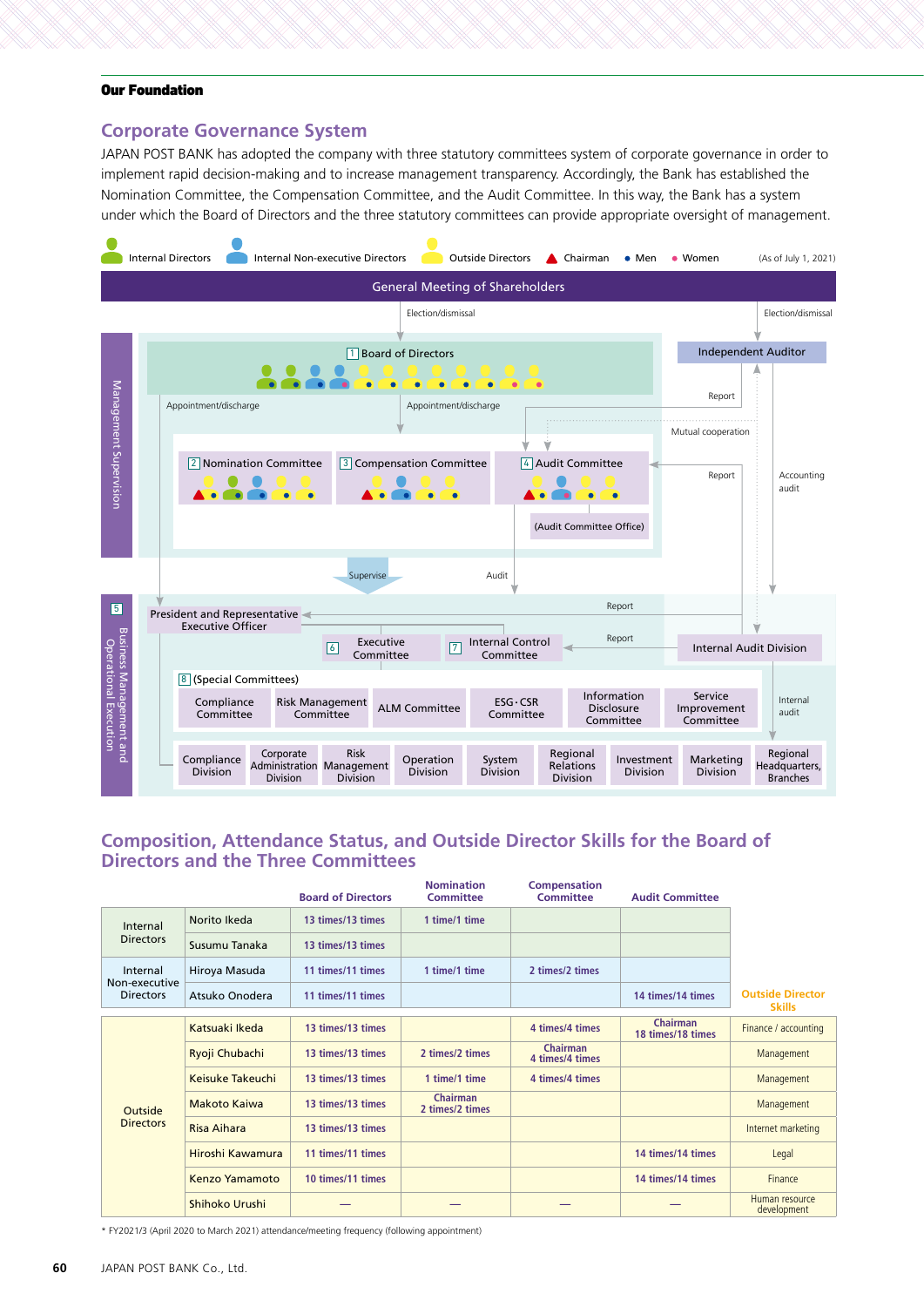# 1 **Board of Directors**

The JAPAN POST BANK Board of Directors has 12 members. 2 of the directors also serve as Executive Officers, and the other 8 directors are Outside Directors who work to oversee the Bank's operations.

### 2 **Nomination Committee**

This committee determines the criteria regarding the election and dismissal of directors. In addition, it determines the content of proposals regarding the election and dismissal of directors that are submitted to general meetings of shareholders.

### 3 **Compensation Committee**

This committee decides the Policy for Determining the Details of Individual Compensation for Directors and Executive Officers. It also decides the content of individual compensation for executive officers and directors.

#### 4 **Audit Committee**

This committee audits the execution of duties by executive officers and directors and prepares audit reports and determines the content of proposals regarding the election and dismissal of accounting auditors and the refusal to reelect accounting auditors to be submitted to a shareholders' meeting.

## 5 **Business Management and Operational Execution (Executive Officers)**

The Executive Officers, who are selected by the Board of Directors, are responsible for conducting business operations. The President and Representative Executive Officer makes full use of the authority and responsibility delegated to him by the Board of Directors in the conduct of business operations. We have introduced a performance-linked stock compensation system utilizing a trust as part of our compensation for our Executive Officers. The objectives of the system are to further enhance the awareness of the Executive Officers of the Bank regarding the importance of contributing to sustainable growth and enhancing the Bank's corporate value over the medium and long terms, by clarifying the link between the Executive Officers' compensation and the share value of the Bank. Accordingly, the compensation of the Executive Officers of the Bank shall consist of a "base salary" component

as fixed compensation, and a "performance-linked stock compensation" component as variable compensation.

## 6 **Executive Committee**

The Executive Committee has been established as an advisory body to the President and Representative Executive Officer to hold discussions on important business execution matters.

## 7 **Internal Control Committee**

The Internal Control Committee has been established as an advisory body to the President and Representative Executive Officer to hold discussions on the legal, regulatory and other compliance-related issues as well as other important internal control matters.

#### 8 **Special Committees**

The Special Committees assist the Executive Committee in matters requiring specialized discussions.

# **Roles of Special Committees**

Compliance Committee The Compliance Committee formulates compliance systems and programs and holds discussions and provides reports regarding progress in these matters.

n. Risk Management Committee

The Risk Management Committee formulates risk management systems and operational policies. The committee also holds discussions and provides reports regarding progress in risk management matters.

#### **ALM Committee**

The ALM Committee formulates basic ALM plans and operational policies, determines management items, and holds discussions and provides reports regarding progress in these matters.

 $E$  ESG $\cdot$ CSR Committee

The ESG・CSR Committee formulates basic policies and action plans for ESG・CSR and holds discussions and provides reports regarding progress in these matters.

- **Information Disclosure Committee** The Information Disclosure Committee formulates basic information disclosure policies, holds discussions, and provides reports on disclosure content and progress in order to ensure the appropriateness and effectiveness of information disclosure.
- Service Improvement Committee

This Service Improvement Committee discusses and reports on the content of the policy relating to customer-oriented business operations, the formulation of plans relating to the improvement of customer-oriented products and services and other important items including the status of implementation.

# **Elections and Dismissals of Executive Officers, Nominations of Director Candidates**

With regard to the policies and procedures for electing or dismissing executive officers and nominating director candidates, the "Criteria for Election or Dismissal of Executive Officers" and "Criteria for Nomination of Director Candidates" are disclosed on the Bank's website.



#### **Criteria for Election or Dismissal of Executive Officers**

https://www.jp-bank.japanpost.jp/en/aboutus/company/pdf/criteriaelection.pdf



#### **Criteria for Nomination of Director Candidates**

https://www.jp-bank.japanpost.jp/en/aboutus/company/pdf/criterianomination.pdf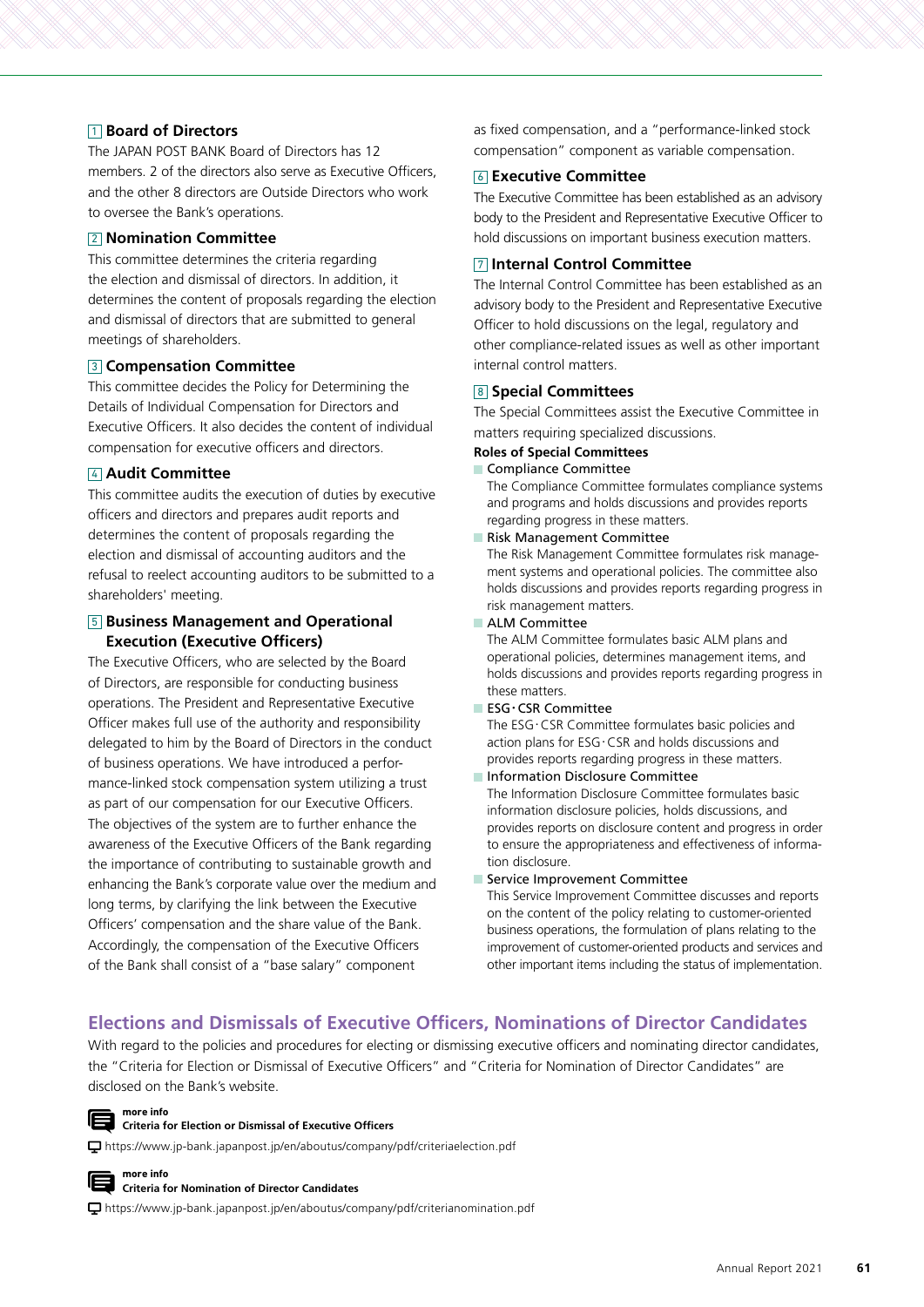# **Policy for Determining Amount or Calculation Method of Compensation, etc., for Directors and Executive Officers** (As of July 1, 2021)

In regard to compensation for the Bank's directors and executive officers, the Compensation Committee has prescribed the policy for determining the details of individual compensation for directors and executive officers as follows, and it determines the amount of compensation in accordance with this policy.

#### 1 **Compensation system**

- (1) When serving concurrently as a director and executive officer, compensation shall be paid for the position of executive officer.
- (2) Compensation that directors of the Bank receive shall be paid in the form of a fixed amount of compensation corresponding to duties, in light of the scope and scale of responsibility relating to

## 2 **Compensation for directors**

Compensation for directors shall be paid as a certain level of a fixed amount of compensation corresponding to duties, in light of the main role of supervision of manage-

#### 3 **Compensation for executive officers**

Compensation for executive officers shall be paid in the form of a certain level of base salary (a fixed amount of compensation), in light of differences in responsibility that varies according to the job position, and performance-linked stock compensation that reflects the state of achievement of management targets, and the like.

The level of base salary shall be an appropriate one that takes into account the scale of duties of the executive officer and the current situation of the Bank.

In regard to stock compensation, based on the viewpoint of a sound incentive for sustainable growth, points that are calculated by multiplying the sum of basic points corresponding to separately prescribed duties and evaluation points based on individual evaluation by a coefficient that varies according to the state of achievemanagement, and the like.

(3) Compensation that executive officers of the Bank receive shall be paid in the form of a base salary (a fixed amount of compensation) and performancelinked stock compensation, and shall function as a sound incentive for sustainable growth.

ment, and the level shall be an appropriate one that takes into account the scale of duties as a director and the current situation of the Bank.

ment of management targets shall be granted every year, and shares corresponding to the points accumulated at the time of retirement from office shall be provided. However, a certain percentage of this shall be paid in the form of money obtained by converting the shares into cash.

Furthermore, in the case of a person who is an executive officer in charge of an area that requires special knowledge and skills and, based on the compensation corresponding to his/her duties, would receive a significantly lower level of compensation than what an officer in charge of such an area would generally receive at other companies, it shall be permitted to adopt compensation that refers to the level of compensation at other companies instead of compensation corresponding to duties.

## **Summary of Compensation for Executive Officers**

| <b>Type</b>                                | Payment standard                                                                                                                                                                                                                                                                                                                                                                   | Payment method                                                          |  |
|--------------------------------------------|------------------------------------------------------------------------------------------------------------------------------------------------------------------------------------------------------------------------------------------------------------------------------------------------------------------------------------------------------------------------------------|-------------------------------------------------------------------------|--|
| Base salary<br>(fixed amount)              | Appropriate level taking into account scale of duties and the<br>Bank's current situation                                                                                                                                                                                                                                                                                          | Monthly<br>(cash)                                                       |  |
| Stock compensation<br>(performance linked) | The points calculated by the following formula are awarded<br>each year, and the stock is paid according to the number of<br>accumulated points.<br>1 Basic points (awards correspond to prescribed duties)<br>2 Evaluation points (award based on individual evaluation)<br>3 Coefficient (varies according to level of achievement of<br>management plan)*<br>$(1 + 2) \times 3$ | At time of retirement<br>(shares, however a<br>certain portion in cash) |  |

\* The indicators for FY2021/3 include net income for the period, expansion of sales of assets under management as well as of fees and commissions, increased sophistication of asset and risk management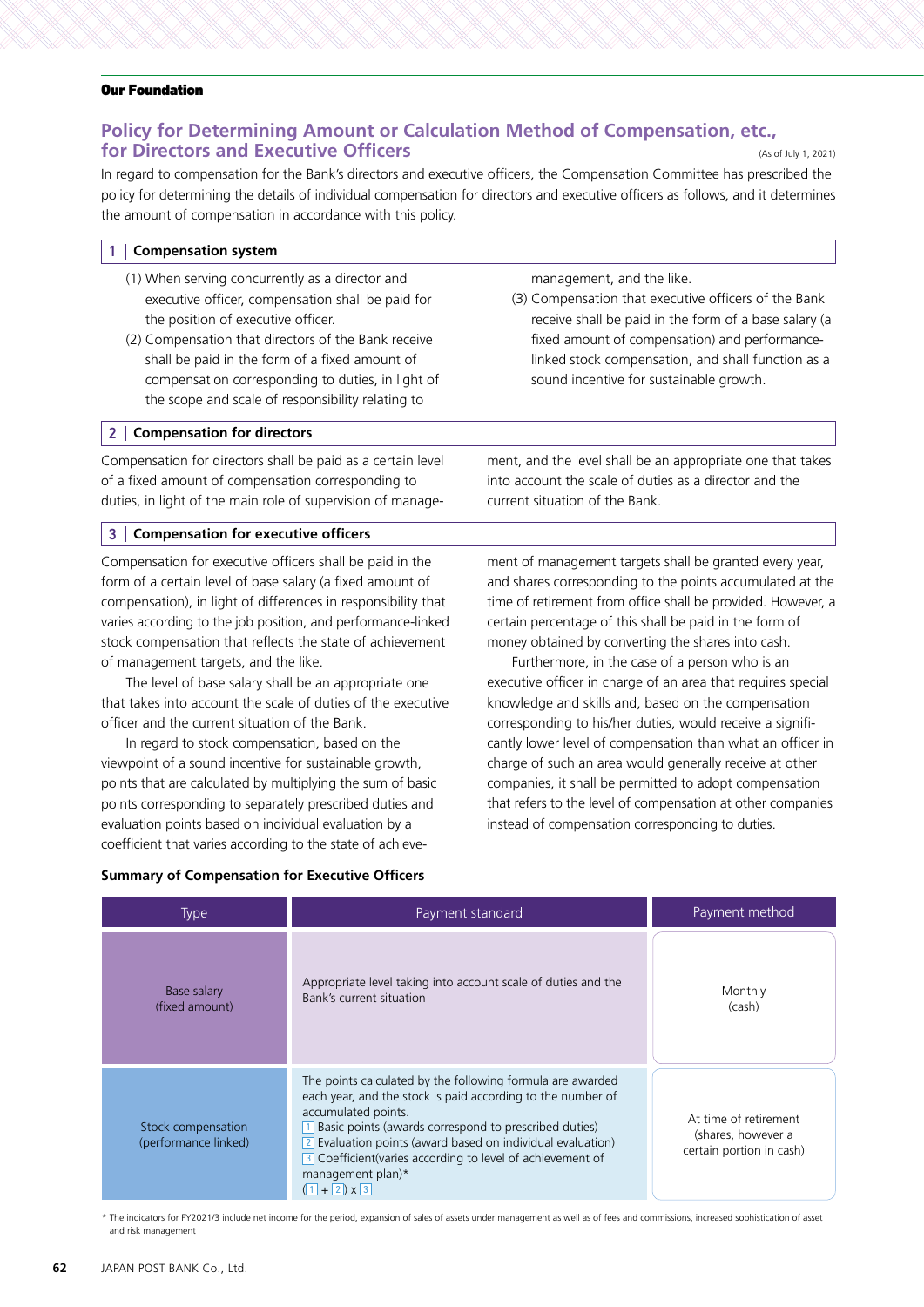# **Support System for Outside Directors**

The Bank shall take the following actions in relation to directors to ensure the effective and smooth operation of meetings of the Board of Directors and enhance the effectiveness of supervision by outside directors, in particular.

- (1) Coordination of an annual schedule with sufficient time available
- (2) Timely and appropriate provision of information as necessary
- (3) Ensuring sufficient prior explanation and time for prior consideration of the content of agenda items
- (4) Ensuring time for questions at Board of Directors' meetings

In addition, the Bank shall allocate sufficient staff for operational support to effectively and efficiently carry out meetings of the Board of Directors, and for communication and coordination with outside directors.

# **Concerning the JAPAN POST GROUP Agreement**

JAPAN POST HOLDINGS Co., Ltd. is the parent company of the Bank, and the Bank is the only bank in the corporate group of JAPAN POST HOLDINGS Co., Ltd. corporate group (JAPAN POST GROUP).

The Bank has close personal, capital and other relationships with JAPAN POST HOLDINGS Co., Ltd., but it makes decisions based on the Bank's responsibility and conducts management and business operations independently.

With a view to displaying the effects of mutual collaboration, cooperation and synergies in the JAPAN POST GROUP between JAPAN POST HOLDINGS Co., Ltd., JAPAN POST Co., Ltd. and JAPAN POST INSURANCE Co., Ltd. as well as increasing the value of Group companies and, in turn, that of the entire JAPAN POST GROUP, the Bank has prescribed fundamental matters relating to Group manage-

Home > English Home > Japan Post Group > Group Governance

**more info**

**JAPAN POST GROUP Agreement**

ment such as principles and policies common to the Group, and has concluded the JAPAN POST GROUP Agreement aimed at contributing to smooth Group operations.

Following this agreement, the Bank has entered into contracts regarding JAPAN POST GROUP operations with JAPAN POST HOLDINGS Co., Ltd. and these contracts decide important matters for Group operations that will be discussed in advance with and reported to JAPAN POST HOLDINGS Co., Ltd. but specify that JAPAN POST HOLDINGS Co., Ltd. will not hinder or restrain the decision-making of the Bank. Furthermore, the above agreement stipulates that the operating subsidiaries of JAPAN POST HOLDINGS, including the Bank, will take advantage of the fact that it belongs to the JAPAN POST GROUP and carry out independent and autonomous management.



\*2 Shareholding relating to total outstanding shares excluding treasury stock

\*3 Shareholding fell to approximately 49.9% due to the sale of shares in accordance with the volume of treasury stock acquired by JAPAN POST INSURANCE during May 2021 and due to the establishment of an equity disposal trust in June 2021.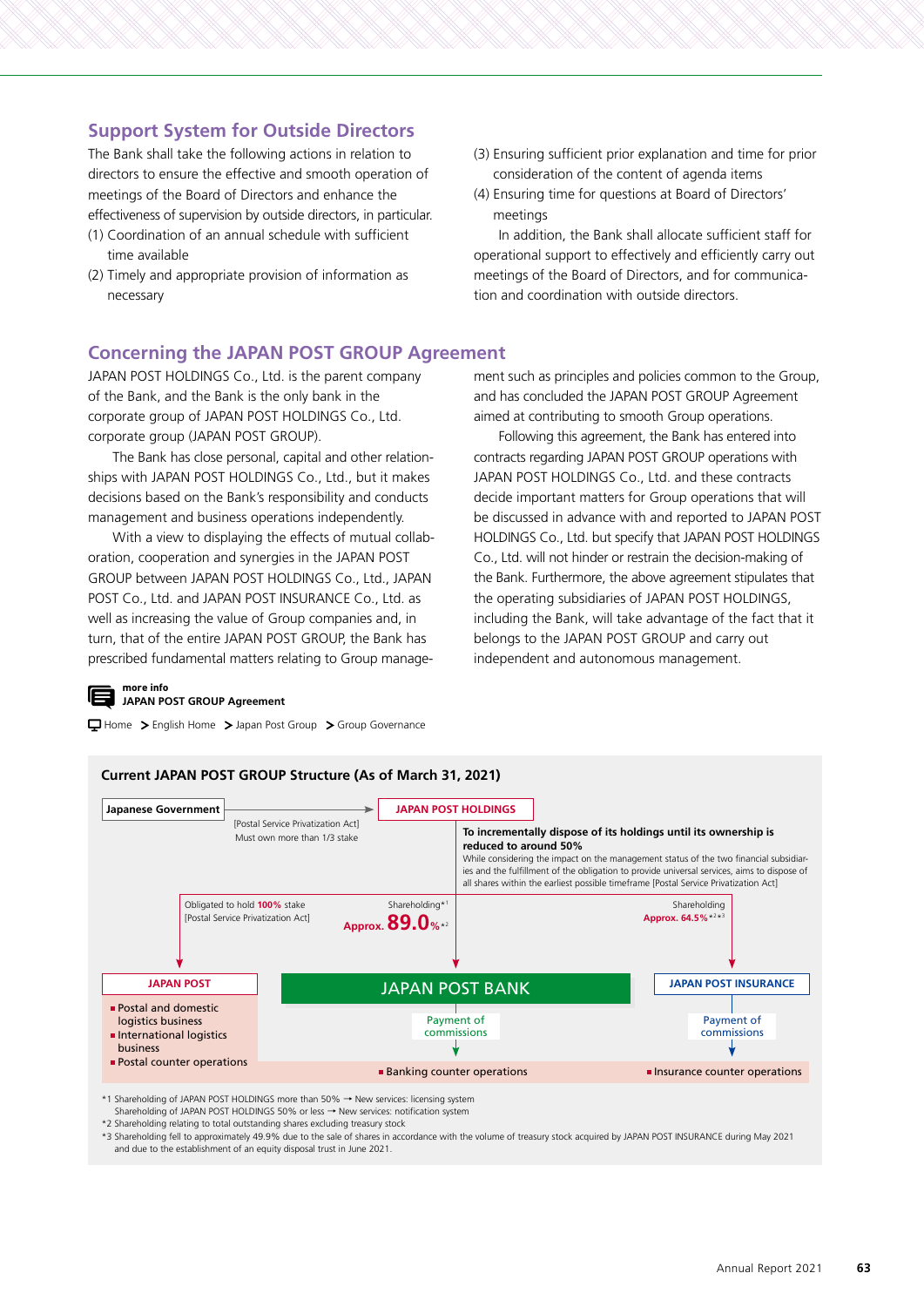# **Board of Directors, Executive Officers and Managing Directors** (As of July 1, 2021)

#### **Directors**



**Biography**<br> **Biography**<br> **Biography**<br> **Biography**<br> **Great Management Department of The Bank of Yokohama, Ltd. Jun. 1997** Director and<br>
General Management Department of The Bank of Yokohama, Ltd. Jun. 1997<br>
Credit Manageme

Norito Ikeda

#### Reasons for Appointment

Mr. Norito Ikeda successively held various posts including Director of The Bank of<br>Yokohama, Ltd. and President of The Ashikaga Bank, Ltd., and has been responsible<br>for the management of JAPAN POST BANK as President and Re Executive Officer, and as such JAPAN POST BANK expects that, with his abundant<br>experience and achievements, he will sufficiently fulfill his role in enhancing the<br>decision making function and supervision function of the Bo



**Biography**<br> **Biography**<br> **Biography**<br> **Biography**<br> **Disputes Settlement, Construction Industry Division, Economic Affairs Bureau, Ministry<br>
Disputes Settlement, Construction Industry Division, Economic Affairs Bureau, Min** 

Hiroya Masuda

#### Reasons for Appointment

Mr. Hiroya Masuda successively held various important posts in government administration, including Governor of Iwate Prefecture and Minister for Internal Affairs and<br>Communications, as well as serving as Chairman of the Postal Service Privatization<br>Committee, and has sufficient knowledge about JAPAN P has been responsible for the management of overall JAPAN POST Group as Director<br>and Representative Executive Officer, President & CEO of the parent company, JAPAN<br>POST HOLDINGS Co., Ltd., and as such JAPAN POST BANK expect abundant experience and achievements, he will sufficiently fulfill his role in enhanc-ing the decision making function and supervision function of the Board of Directors.

## **Outside Directors\*1**



**Biography**<br> **Biography**<br> **Biography**<br> **Biography**<br> **Biography**<br> **Biography**<br> **And 1999** General Manager of Mitsui Marine & Fire Insurance Co., Ltd. **Jun. 2003** Director,<br>
Executive Officer and General Manager of Accounti

Katsuaki Ikeda

#### Reasons for Appointment

Mr. Katsuaki Ikeda has been involved in management of financial organizations for a long time, and has deep insights as a specialist of corporate management gained through his career as well as professional knowledge on finance and accounting. As<br>such JAPAN POST BANK expects that with his abundant experience and insights, he<br>will sufficiently fulfill his role in enhancing the decisio supervision function of the Board of Directors.



Biography **Apr. 1979** Joined Japan Gasoline Co., Ltd (current JGC HOLDINGS CORPORATION)<br>Jun. 2000 Director of JGC CORPORATION (current JGC HOLDINGS CORPORATION)<br>Jun. 2001 Managing Director of JGC CORPORATION Jun. 2002 Senior Managin Ltd. (current position)

# Keisuke Takeuchi

#### Reasons for Appointment

Mr. Keisuke Takeuchi has been involved in corporate management of a publicly<br>traded company for a long time, and JAPAN POST BANK expects him to sufficiently<br>fulfill his role in enhancing the decision making function and su the Board of Directors as an Outside Director, based on his abundant experience and insights as a specialist of corporate management gained through his career.



Susumu Tanaka

#### Reasons for Appointment

Mr. Susumu Tanaka successively held various important posts at our Corporate Administration Division and others, and has been responsible for the management<br>of JAPAN POST BANK as Representative Executive Vice President, and as such JAPAN<br>POST BANK expects that, with his abundant experience and achi sufficiently fulfill his role in enhancing the decision making function and supervision function of the Board of Directors.



# **Biography**<br> **Biography**<br> **Biography**<br> **An:** 1998 Head of<br> **Council Office**, Secretarial Division, Minister's Secretariat of the Ministry of Posts and<br> **Council Office**, Secretarial Division, Minister's Secretariat of the

Biography Apr. 1982 Joined the Ministry of Posts and Telecommunications Jul. 2000 General Manager of International Affairs Section, Postal Bureau of the Ministry of Posts and Telecommunica-

tions Jan. 2001 General Manager of International Planning Office, bostal Planning Section, Bostal Services Planning Bureau of the Ministry of Internal Affairs and Communications July 2001 General Manager of Savings and Man

Atsuko Onodera

Reasons for Appointment<br>Ms. Atsuko Onodera successively held various important posts at JAPAN POST<br>HOLDINGS Co., Ltd. and JAPAN POST Co., Ltd., and has experience in the manage-<br>ment of JAPAN POST BANK as Managing Executiv sufficiently fulfill her role in enhancing the decision making function and supervision function of the Board of Directors.



**Biography**<br> **Biography**<br> **Biography**<br> **BACTIV**<br> **DIMENTIFY**<br> **DIMENTIFY**<br> **DIMENTIFY**<br> **DIMENTIFY**<br> **PERSION INTERFERIT CONTING TO CONTINUATION IN 2008 Executive Vice**<br> **Contrast Executive Officer of Sony Corporation Ann** 

Ryoji Chubachi

#### Reasons for Appointment

Dr. Ryoji Chubachi has been involved in corporate management of a publicly traded company for a long time, and JAPAN POST BANK expects him to sufficiently fulfill his role in enhancing the decision making function and supervision function of the<br>Board of Directors as an Outside Director, based on his abundant experience and<br>insights as a specialist of corporate management gained thr



**Biography**<br> **Biography**<br> **Biography**<br> **Biography**<br> **Biography**<br> **Ran, 1973** Joined Tohoku Electric Power Co., Inc. Jun. 2005<br>
Senior Executive Officer and General Manager of Nilgata Branch Office of Tohoku<br>
Electric Power

Makoto Kaiwa

#### Reasons for Appointment

Mr. Makoto Kaiwa has been involved in corporate management of a publicly traded<br>company for a long time, and JAPAN POST BANK expects him to sufficiently fulfill<br>his role in enhancing the decision making function and superv Board of Directors as an Outside Director, based on his abundant experience and insights as a specialist of corporate management gained through his career.